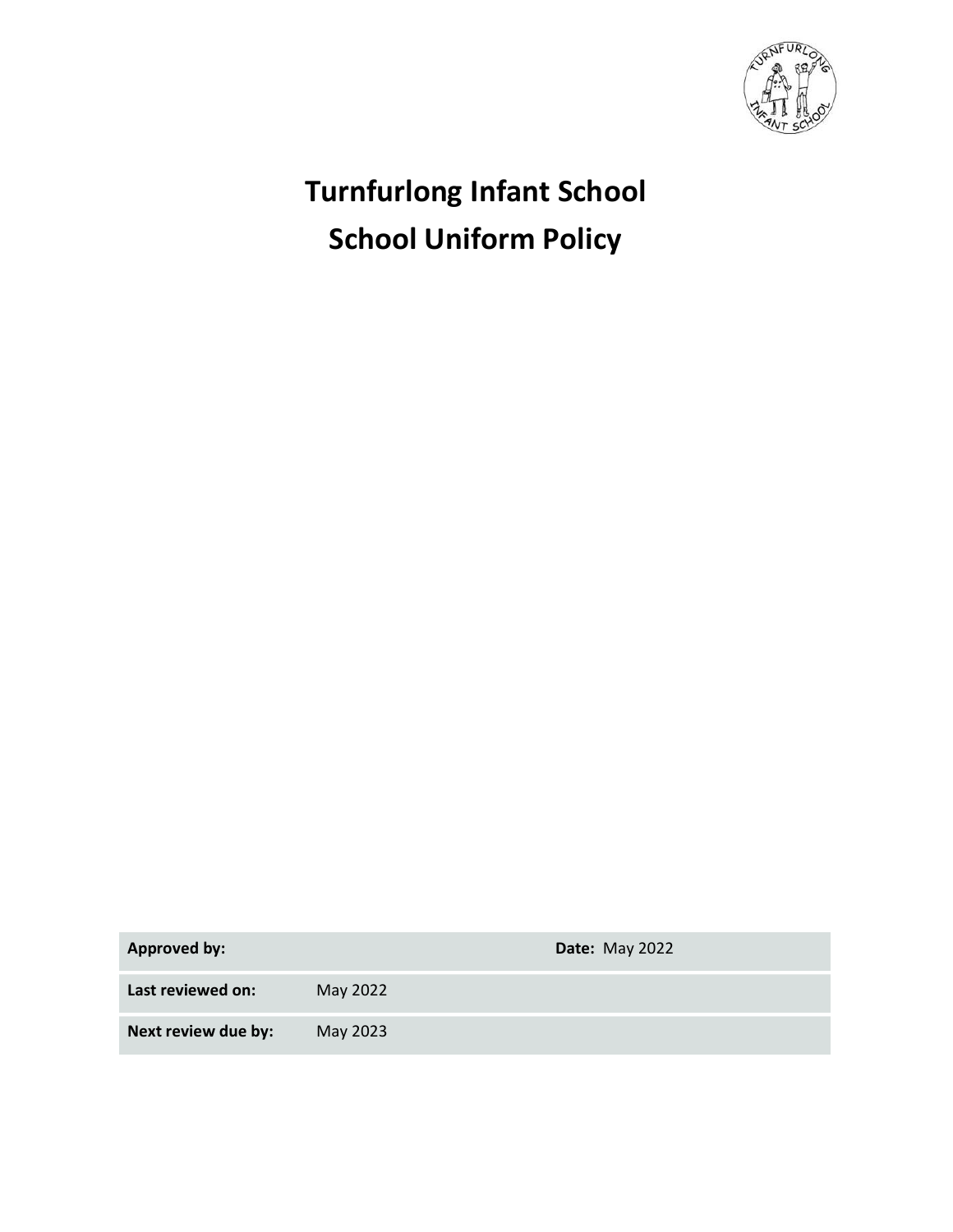### 1. Aims

This policy aims to:

- Set out our approach to requiring a uniform that is of reasonable cost and offers the best value for money for parents and carers
- Explain how we will avoid discrimination in line with our legal duties under the Equality Act 2010
- Clarify our expectations for school uniform

# 2. Our school's legal duties under the Equality Act 2010

The Equality Act 2010 prohibits discrimination against an individual based on the protected characteristics, which include sex, race, religion or belief, and gender reassignment.

To avoid discrimination, our school will:

- Make sure that our uniform costs the same for all pupils
- Allow all pupils to have long hair (though we reserve the right to ask for this to be tied back)
- Allow all pupils to style their hair in the way that is appropriate for school yet makes them feel most comfortable
- Allow pupils to wear headscarves and other religious or cultural symbols
- Allow for adaptations to our policy on the grounds of equality by asking parents to get in touch with Mrs Rebecca Ochiltree, Headteacher, who can answer questions about the policy and respond to any requests

# 3. Limiting the cost of school uniform

Our school has a duty to make sure that the uniform we require is affordable, in line with statutory guidance from the Department for Education on the cost of school uniform.

We understand that items with distinctive characteristics (such as branded items, or items that have to have a school logo or a unique fabric/colour/design) cannot be purchased from a wide range of retailers and that requiring many such items limits parents' ability to 'shop around' for a low price.

We will make sure our uniform:

- Is available at a reasonable cost
- Provides the best value for money for parents/carers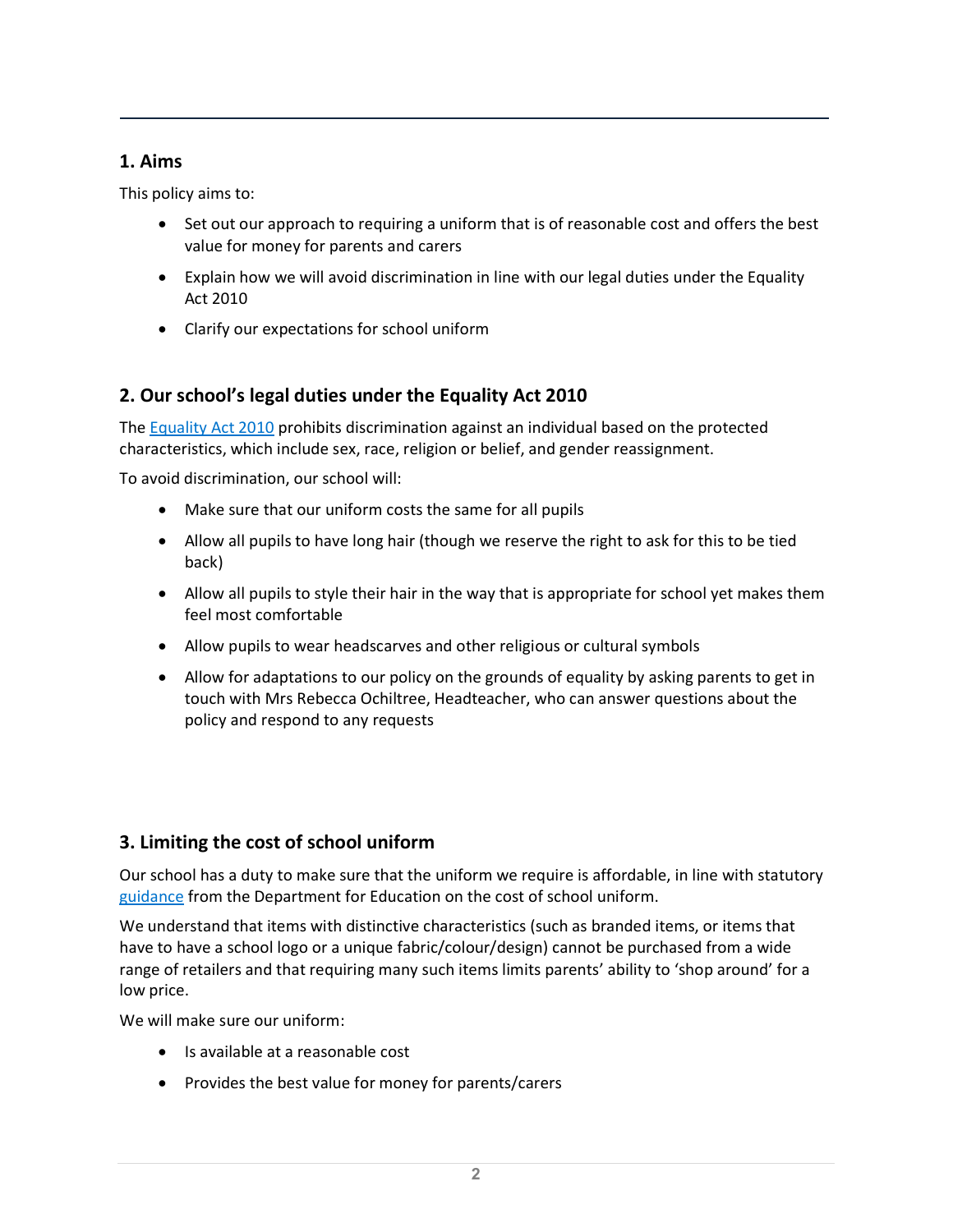We will do this by:

- Enabling families to choose whether to purchase sweatshirts and PE kit that has the school logo printed on them
- Enabling families to purchase plain items of uniform in as wide a range of retail outlets as possible
- Having the same colour uniform as Turnfurlong Junior School
- Making secondhand uniform available through sales by Friends of Turnfurlong Infant School (FOTIS) in person and via the Facebook page
- Sharing details of when secondhand uniform is available at low or no-cost at Aylesbury Vineyard
- Avoiding specific requirements for coats so that children can wear these on non-school days
- Consulting with parents and pupils on any proposed significant changes to the uniform policy and carefully considering any complaints about the policy

# 4. Expectations for school uniform

### 4.1 Our school's uniform

- Trainers should not be worn to school.
- All items of clothing and other articles should be clearly named. It is important to check every half term to ensure PE plimsolls still fit properly.
- Branded polo shirts, sweatshirts and cardigans are optional.
- Children must not wear earrings to school on PE days and staff cannot remove earrings. We strongly advise getting your child's ears pierced at the beginning of the Summer holidays for this reason.
- Children with pierced ears should wear simple stud earrings to school.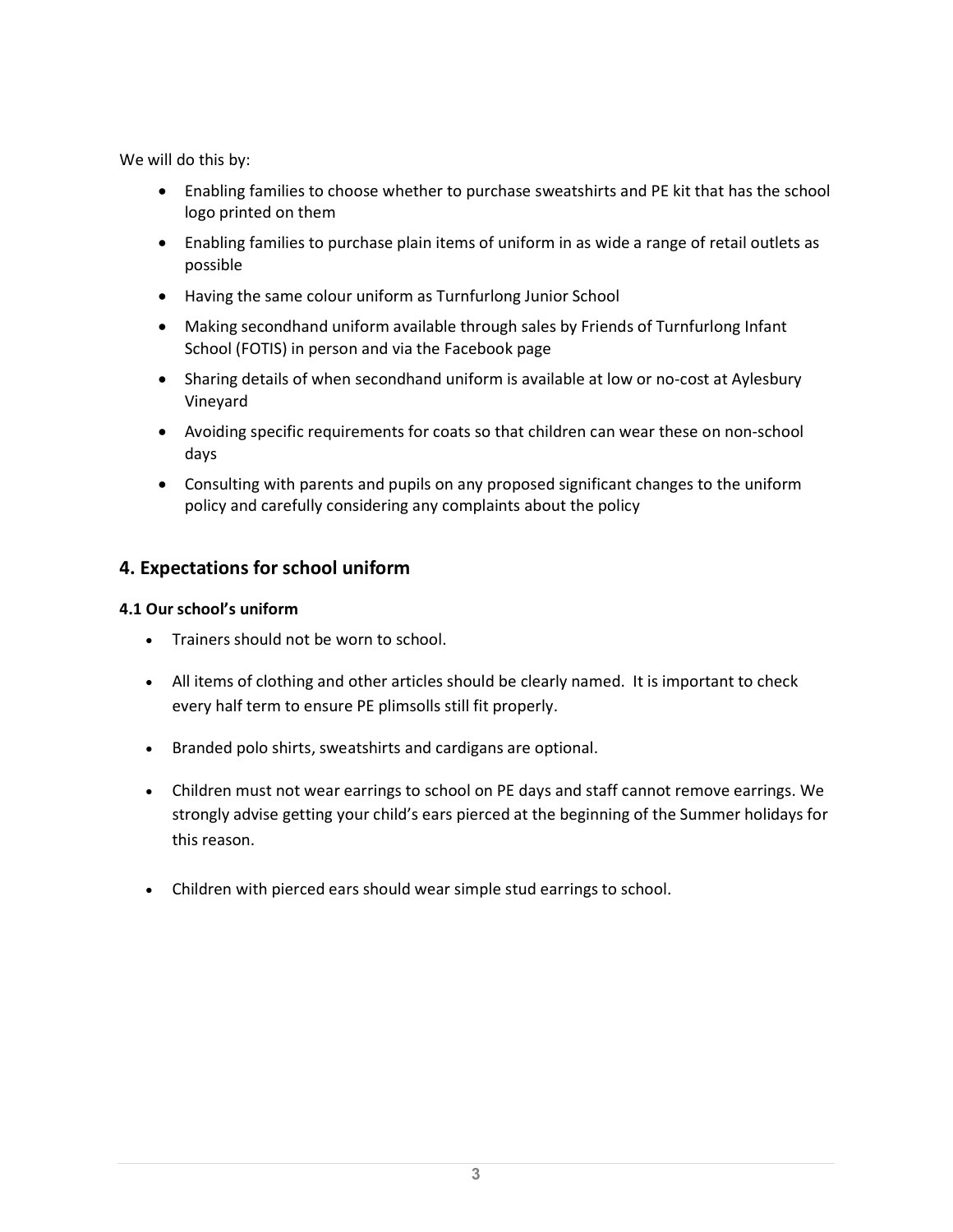### Winter

| Girls                             | <b>Boys</b>                                 |
|-----------------------------------|---------------------------------------------|
| Grey skirt, pinafore or trousers  | Grey trousers                               |
| Red or white blouse/polo shirt    | White or grey shirt/white or red polo shirt |
| Red jumper/sweatshirt or cardigan | Red jumper/sweatshirt                       |
| Red/grey striped tie (optional)   | Red/grey striped tie (optional)             |
| <b>Black shoes</b>                | <b>Black shoes</b>                          |

### Summer

| Girls                                          | <b>Boys</b>                     |
|------------------------------------------------|---------------------------------|
| Grey shorts                                    | Grey shorts                     |
| Red and white check or striped dress           | White or red polo shirt         |
| Red and white check or striped skirt with polo | Red jumper/sweatshirt           |
| shirt                                          | Red/grey striped tie (optional) |
| Sunhat                                         | Sunhat                          |

### PE kit

| Girls                                                                                      | <b>Boys</b>                                                                                |
|--------------------------------------------------------------------------------------------|--------------------------------------------------------------------------------------------|
| Shorts, T-shirt and 'slip-on'/Velcro plimsolls to<br>be kept in school in a drawstring bag | Shorts, T-shirt and 'slip-on'/Velcro plimsolls to<br>be kept in school in a drawstring bag |
| Jogger bottoms (Winter months)                                                             | Jogger bottoms (Winter months)                                                             |

# 4.2 Where to purchase school uniform

| <b>High Street retailers</b> | <b>Optional branded items</b>               |
|------------------------------|---------------------------------------------|
| l Trousers                   | Red fleece                                  |
| Shorts                       | Red sweatshirt embroidered with school name |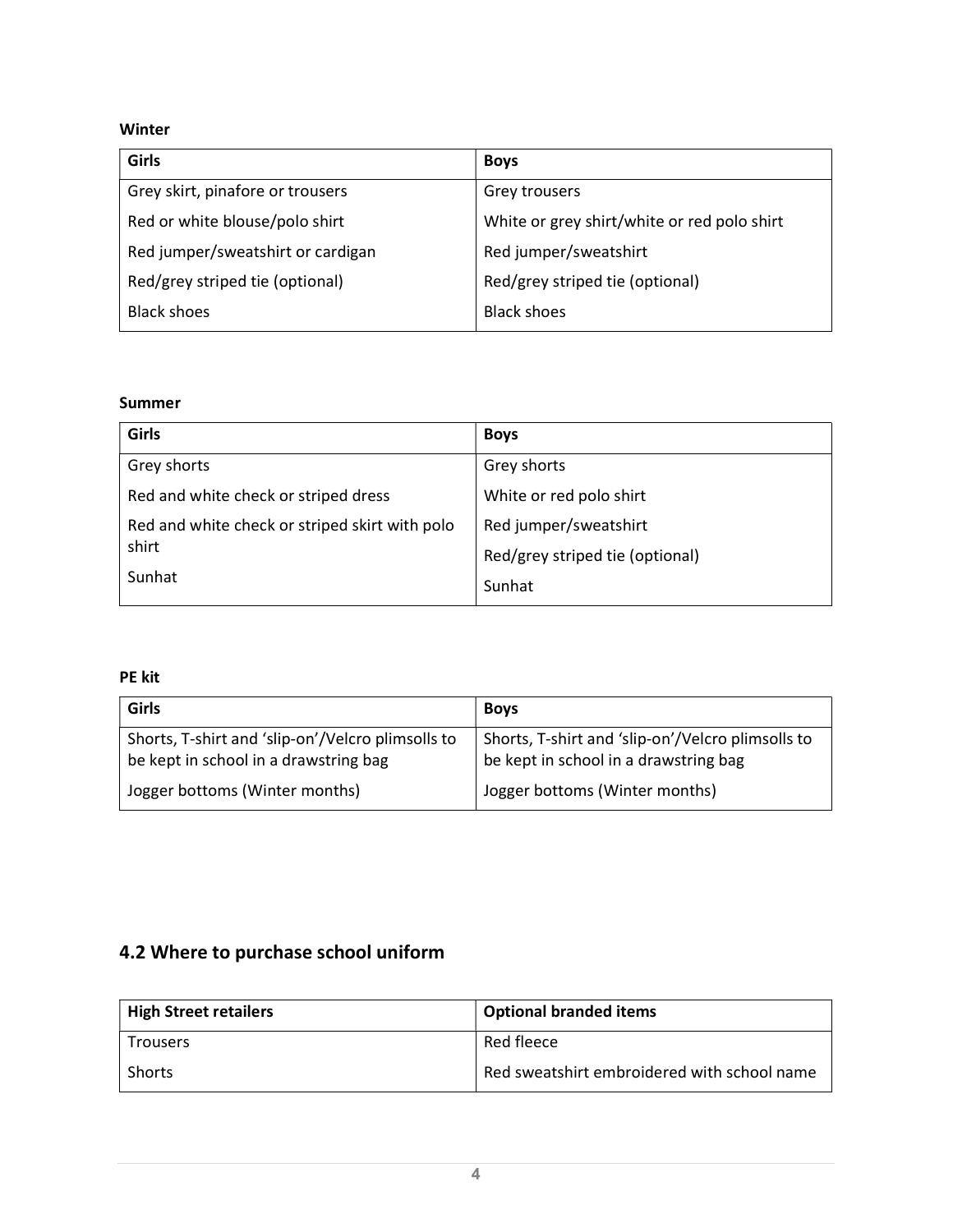| Skirt/Pinafore                             | Red cardigan embroidered with school name                                                                                                                                     |
|--------------------------------------------|-------------------------------------------------------------------------------------------------------------------------------------------------------------------------------|
| Polo shirts                                | Red/grey elasticated tie                                                                                                                                                      |
| Red sweatshirt/jumper/cardigan             | PE bag                                                                                                                                                                        |
| Summer red and white check/stripe dress or | Book bag                                                                                                                                                                      |
| skirt                                      | Sun hat                                                                                                                                                                       |
| <b>PE</b> kit                              |                                                                                                                                                                               |
|                                            | Available from:                                                                                                                                                               |
|                                            | Available from Bucks Schoolwear Plus<br>(Unit 11, Aylesbury Vale Industrial Estate,<br>Southern Road, Aylesbury, HP19 9EW)<br>and<br>The Print Lab, 56 Edison Rd, Rabans Lane |
|                                            | Industrial Area, Aylesbury HP19 8TE                                                                                                                                           |

Secondhand uniform is available through sales by Friends of Turnfurlong Infant School (FOTIS) in person and via the FOTIS Facebook page.

Secondhand uniform is available at low or no-cost at Aylesbury Vineyard.

# 5. Expectations for our school community

### 5.1 Pupils

Pupils are expected to wear the correct uniform at all times (other than specified non-school uniform days) including on trips that are organised by the school.

### 5.2 Parents and carers

Parents and carers are expected to make sure their child has the correct uniform and PE kit, and that every item is:

- Clean
- Clearly labelled with the child's name
- In good condition

Parents are also expected to contact Rebecca Ochiltree, Headteacher if they want to request an amendment to the uniform policy in relation to:

- Their child's protected characteristics
- The cost of the uniform